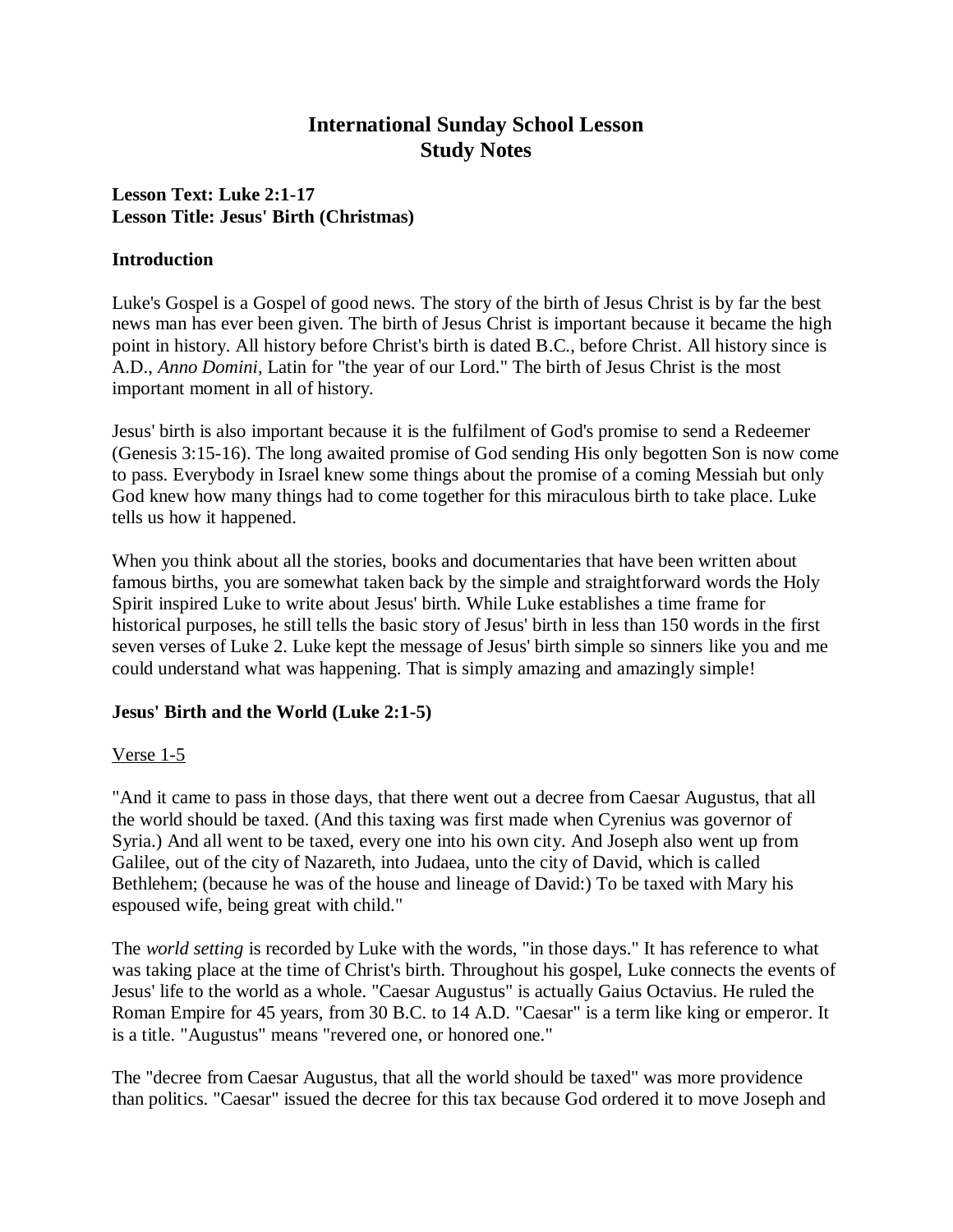Mary out of "the city of Nazareth" to "Bethlehem" in order to fulfill Micah's prophecy that Messiah would be born in "Bethlehem" (Micah 5:2). "Caesar," like most politicians today didn't have a clue what God was doing. Don't let the world frighten you. God is always in control!

Luke now focuses in a little closer home and tells us about the *national setting* in regard to Jesus' birth. He tells us about "Galilee, Nazareth, the city of David, and "Bethlehem." ("And this taxing was first made when Cyrenius was governor of Syria) has raised some questions among Bible scholars regarding the date of Jesus' birth. "Syria" was the most important of all the Roman provinces, and "Cyrenius" served as "governor" or "commander" and in several other capacities. Normally, Roman "taxing" (censuses) came every fourteen years. The first historical record available of a Roman "taxing" came in A.D. 6. The "taxing" mentioned by Luke here may have been around 6 or 8 B.C., while "Cyrenius" was the military governor of Syria. Luke's use of the word "first" or "prior" most likely refers to a "taxing" before or prior to the more well-known census of A.D. 6.

The "taxing," while Roman in origin, was most likely carried out by Jews and undoubtedly followed Jewish customs (Numbers 1:2-3). This required "all to be taxed" including "Joseph." Their journey "from Galilee, out of the city of Nazareth, into Judaea, unto the city of David, which is called Bethlehem" was some ninety miles south. "Bethlehem," which means "house of bread," sat 2,350 feet above sea level. They "went up from Galilee" refers to their literally going "up" in elevation. It was no easy journey for an expectant mother.

# **Jesus' Birth and the Parents (Luke 2:6-7)**

Joseph was required to make this journey to "Bethlehem" for the census, because he was a descendant of King David of Bethlehem. Luke doesn't give us much detail as to why "Mary" would make this difficult and dangerous trip. It is possible that the couple may have intended to stop along the way and rest but because of the crowd and all the taxing process things took longer than expected. We really need not speculate because we know it was God's plan for Jesus to be born at "Bethlehem" and every move the couple is making is guided by the unseen hand of God.

## Verse 6-7

"And so it was, that, while they were there, the days were accomplished that she should be delivered. And she brought forth her firstborn son, and wrapped him in swaddling clothes, and laid him in a manger; because there was no room for them in the inn."

Luke now changes focus again from the world setting and the *national setting* to the *personal setting* and tells us about Mary, Joseph and the birth of Jesus. "And so it was, that, while they were there..." seem so insignificant and yet all history and eternity rests upon them. "They were there." They were exactly where the prophet Micah said they would be when the Messiah would be born. No family or friends to help Mary in her delivery and birth, and yet, she "was there." No sterile environment, no mid-wives, no neo-natal unit nearby if needed, and yet, she "was there."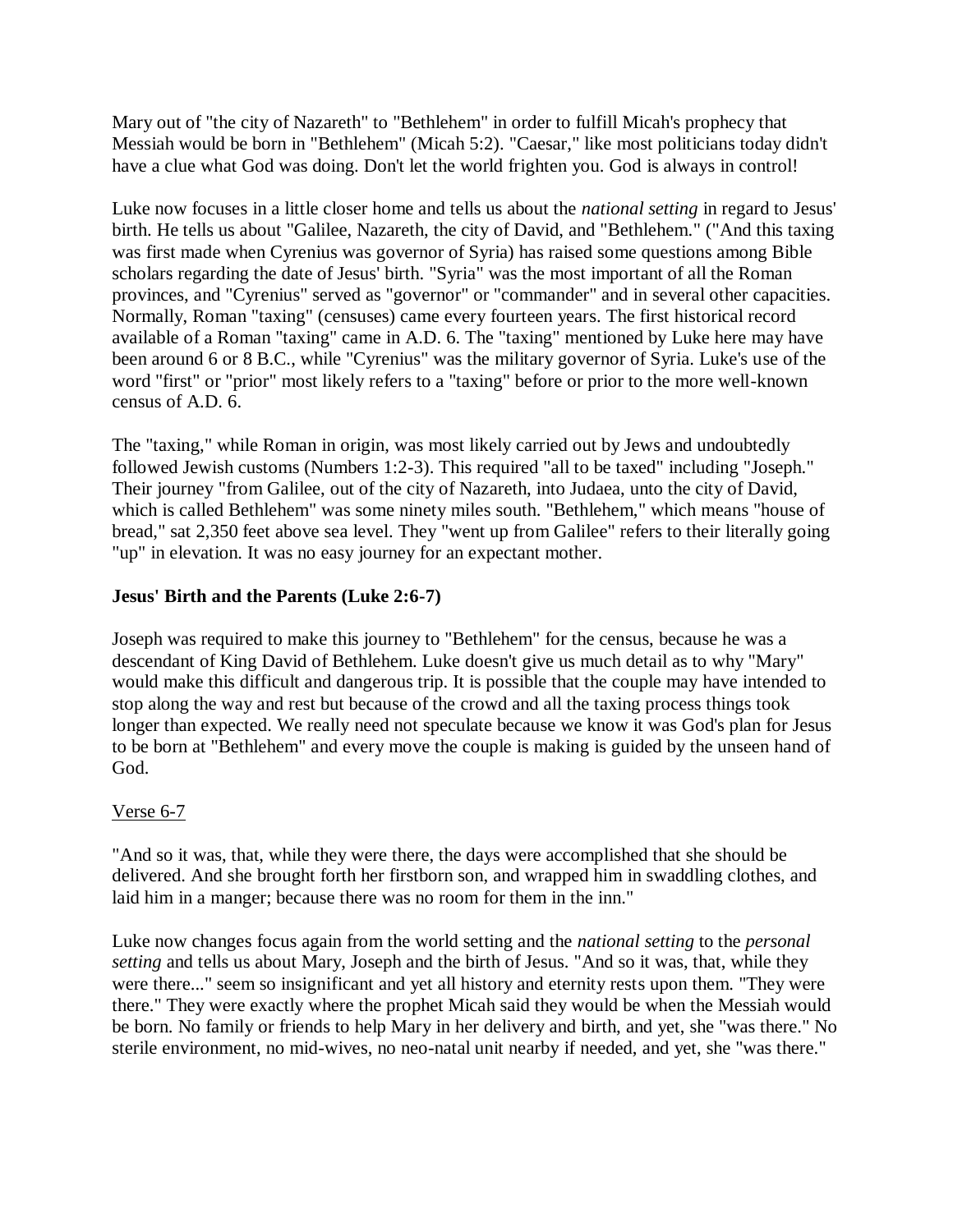Luke tells us Mary gave birth to her "firstborn son." The word "firstborn" is *prototokon* in the Greek. Mary would have other sons and children but Jesus was the "firstborn." She "wrapped him in swaddling clothes" which was the process of taking long strips of cloth and wrapping the arms and legs of the baby tight for warmth and protection. She then "laid him in a manger" which refers to a "animal feeding trough."

The "inn" referred to by Luke was a primitive kind of place where people who traveled could stay in out of the cold and rain. If you're thinking about a nice hotel or motel as we have available today, that wasn't the case. It suggests poverty, loneliness, and rejection. It could have even been large tent like structures where groups of people just found a place and laid down. That being the case, the fact that "there was no room for them in the inn" was most likely divine providence. The heavenly Father prevented His only begotten Son from being born in an open air yard filled with shady characters. Jesus is entering the world and this is a sacred scene reserved for Mary and Joseph alone. God will see to it that the ones who appreciate it will be notified first.

# **Jesus' Birth and the Angels and Shepherds (Luke 2:8-17)**

## Verse 8

"And there were in the same country shepherds abiding in the field, keeping watch over their flock by night."

While there were Old Testament prophecies and promises that specifically detailed how Jesus would be conceived and where he would be born, nothing is specifically written that would have caused "shepherds" to have been listening or looking for the angels or Jesus. It was just business as usual for them as they were "abiding in the field, keeping watch over their flock by night."

The "shepherds" were "in the same country" or nearby at the time of Jesus' birth. The word "manger" in verse 7 is *phatne* (fat-nay) which suggests the "manager" could have been a feeding trough carved out of a stone in a cave. It so, it is possible that the place of Jesus' birth may have been a cave familiar to these very "shepherds."

"Shepherds" were commonly viewed as the lowest people socially of that day. Shepherding was a needed profession but they were not the movers and the shakers of their day. They were basically uneducated and unskilled in anything but shepherding. Since they had to watch their sheep on the Sabbath, they violated the Mosaic Law which caused them to be looked upon by the Pharisees as outcasts and spiritually inferior. In spite of all of that, God sent His angel to make the greatest announcement in the world to the lowest of the low, the humblest of the humble, shepherds.

## Verse 9

"And, lo, the angel of the Lord came upon them, and the glory of the Lord shone round about them: and they were sore afraid."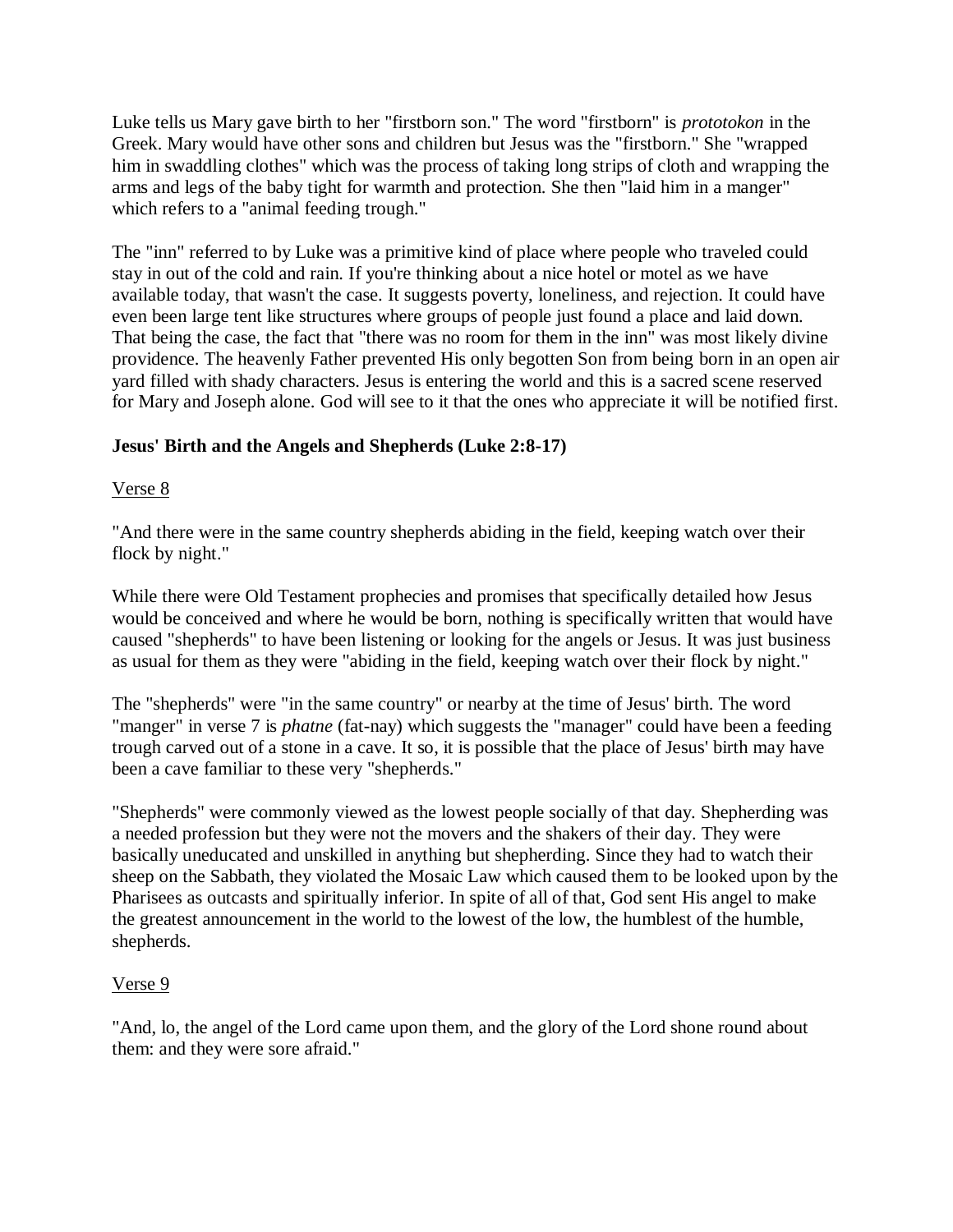An "angel of the Lord," possibly the angel Gabriel (Luke 1:19, 26), "came upon them" or "stood among them" with the blazing "glory of the Lord." God's "glory" simply defined is His "manifest presence." God doesn't have a body, a form, He's invisible. But when He reveals Himself, He does so with a type of brilliant, shinning manifestation of light. When "the glory of the Lord shone round about" the shepherds, God was saying, "My presence is back." His "glory" that had appeared in the tabernacle in Exodus 40, in the temple in Solomon's day, and was seen departing from God's house in Ezekiel's day (Ezekiel 8-10), is back! And it is back not in a place or a building, but in the person of Jesus Christ (John 1:1-14).

We often talk about the manifest presence of God in our church services but most of us have never experienced anything even remotely similar to what the shepherds did on the night of Jesus' birth. What is happening here is a monumental moment in redemptive history. The shepherds are not having a good service. They are experiencing God in their midst out in a "field" during the normal activities of life.

The presence of "angels" and "glory of the Lord" resulted in the shepherds being "sore afraid" or, terrified. Being in the presence of God's messengers and God's glory always results in fear. There is nothing trivial or comical about being in God's presence.

#### Verse 10

"And the angel said unto them, Fear not: for, behold, I bring you good tidings of great joy, which shall be to all people."

The "angels" words "Fear not," simply means these shepherds do not have to worry about dying in the presence of God. This is going to be a great occasion for them because the angel is bringing a message of "good tidings of great joy, which shall be to all people." "Good tidings" means "good news." The "good news" the angel is speaking about to the shepherds is that salvation "shall be to all people" (Isaiah 45:22). Salvation is not for a select group of people you and I might pick out, but according to God's Word salvation is for *"whosoever will"* (Revelation 22:17). Salvation is for both Jew and Gentile, male or female, slave or free. Salvation is for those born in town, up town, down town or for those who have never been to town! The "good news" of Christmas is that salvation is for "all people." If the "good news" is "for all people," then "all people" are responsible to do something with that "good news." If you are lost you are responsible to repent of unbelief and believe. If you are saved you are responsible to share the good news with everyone you meet.

The "tidings" or "good news" carries with it "great joy." "Great" is the Greek word *mega* and "joy" is the Greek word *chara*. The angel is saying, "I bring you great, large, spacious news of gladness!" The word "bring" describes the actions of a messenger bearing official proclamation of the king, or announcing news of a military victory.

## Verse 11-12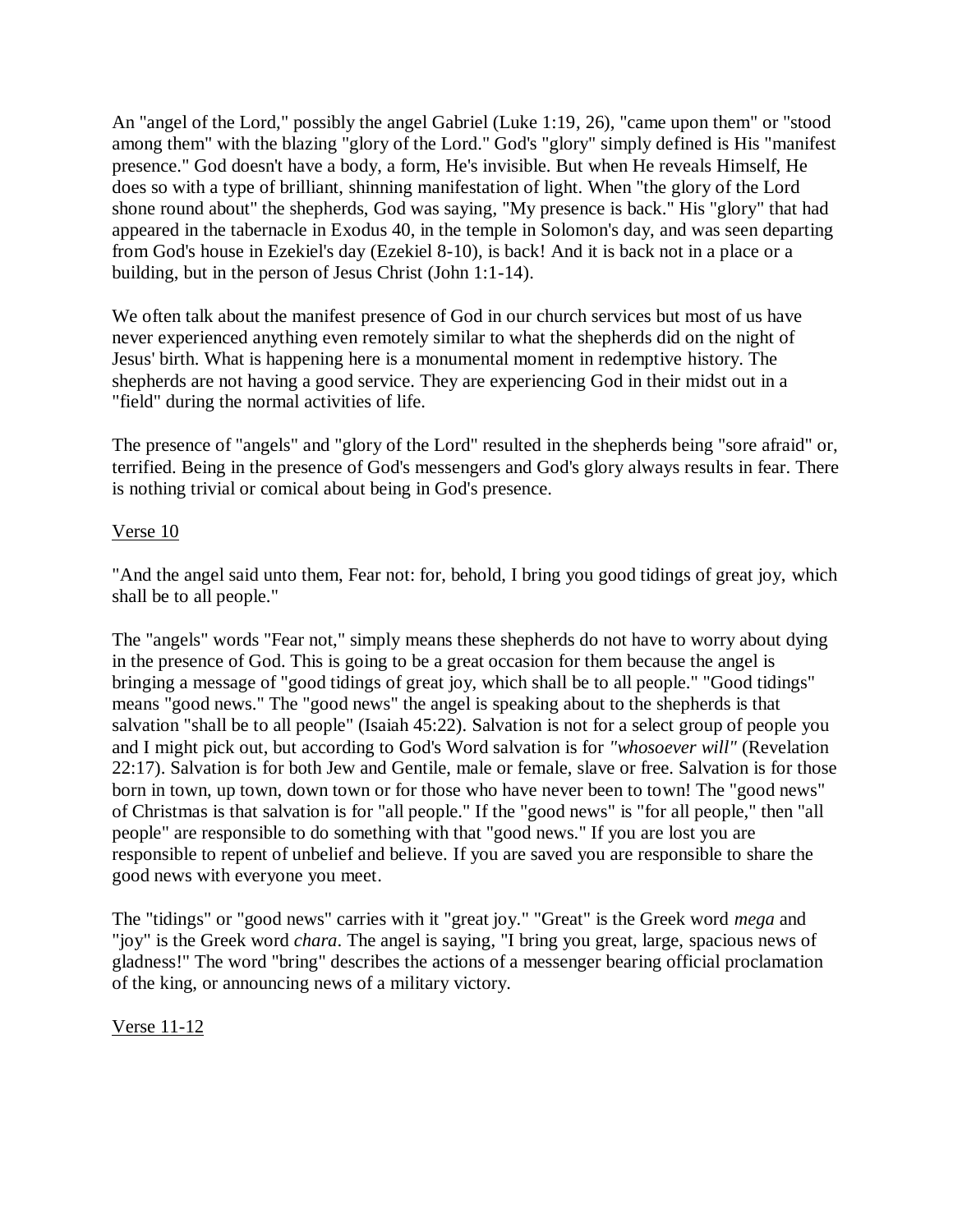"For unto you is born this day in the city of David a Saviour, which is Christ the Lord. And this shall be a sign unto you; Ye shall find the babe wrapped in swaddling clothes, lying in a manger."

The message of the angel to the shepherds is so precise and each word carries both temporal and eternal implications. "For unto you" is plural and means not only for those shepherds that first Christmas night, but for all of humanity a Savior is "born this day." "Born this day" means "the waiting is over." The long expected Messiah has arrived. "In the city of David" is a reference to Bethlehem. Bethlehem was not formally called "the city of David." Most Jewish people identified Jerusalem as the city of David. But the shepherds would have identified the angel's reference.

"A Saviour" is the heart of the angels announcement to the shepherds. Only a few people in the world at this moment knew a "Saviour" had arrived. Caesar Augustus didn't have a clue. Cyrenius wasn't aware of what was happening. Herod would only find out when the wise men would come seeking Jesus. The only people who knew were Joseph, Mary, the angels from heaven, and now a bunch of lowly shepherds. But soon the world would know!

"A Saviour." Christmas can be summed up in those two words, "A Saviour." That's what we're still telling people. These shepherds would recognize the word "Saviour." It was an Old Testament word because Israel knew God as Savior. Jews would know what the word meant because Savior was a Jewish concept as well. When the word "Saviour" was mentioned the people thought of a Rescuer, a Deliverer (Deuteronomy 20:4; Psalm 24:5; 25:5; Isaiah 63:8-9; Micah 7:18; Luke 1:47, 69; 2:25-30; 1 Timothy 4:10).

The "Saviour" born on this day "is Christ the Lord." Luke placed the title "Christ" between that of "Saviour" and "the Lord." The Greek term for "Saviour" is closely associated with God, who is called both*theos* (God) and *kyrios* (Lord). "Christ the Lord" essentially means the same as "Messiah God." Hallelujah!

The "sign" given to the shepherds by the angel was that they "would find the babe wrapped in swaddling clothes, lying in a manger." There were no doubt other babies born in Bethlehem that night but it is doubtful if many or any were "born in a manger." Where the Christ child was laid would distinguish him from all other babies. Laid in a feeding trough was certainly unique and different. The shepherds would have no problem identifying the Christ child.

## Verse 13-14

"And suddenly there was with the angel a multitude of the heavenly host praising God, and saying, Glory to God in the highest, and on earth peace, good will toward men."

As soon as the announcements was complete to the shepherds "a multitude of the heavenly host" of angels appeared "praising God, and saying, Glory to God in the highest, and on earth peace, good will toward men." God's army of angels gathers over and around this heavenly announcement in a field to shepherds. Collectively, spontaneously, and unexpectedly this army in review celebrates Christ's birth. They represent the awesome power of heaven gathered for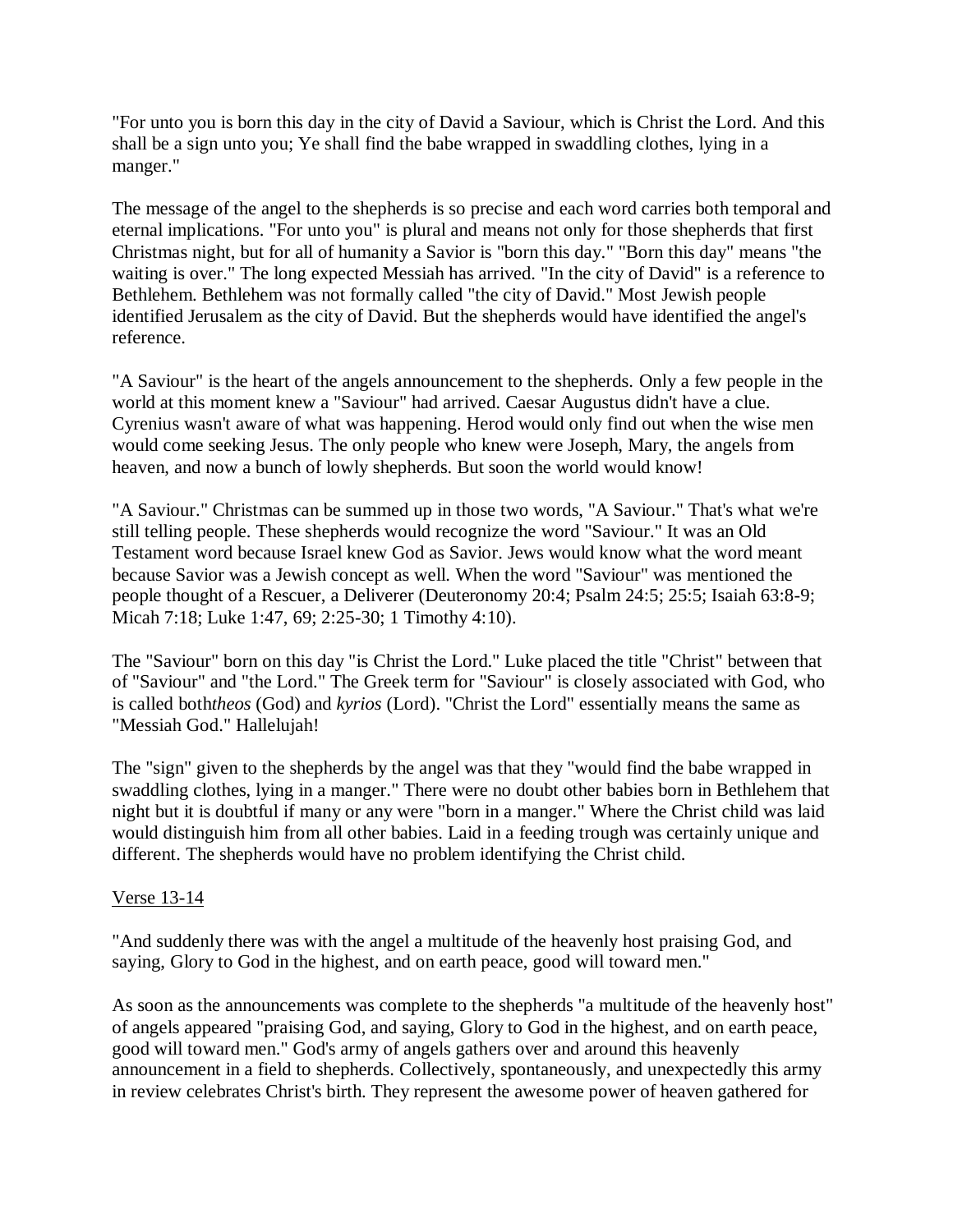peaceful purposes. Their message on this night is about "peace" and "good will," not war. "Peace" reflects the calm that man gave have in knowing Christ and accepting His great salvation. "Good will" refers to loving and lasting relationships on earth that can now exist because Jesus' has come to save.

## Verse 15

"And it came to pass, as the angels were gone away from them into heaven, the shepherds said one to another, Let us now go even unto Bethlehem, and see this thing which is come to pass, which the Lord hath made known unto us."

Luke details for us the response of the shepherds to Jesus' birth. This sudden invasion of angels upon these lowly shepherds and the information they had been given might seem more than the average shepherd could handle. But it seems all be coming together for them and the question now is how they will respond.

We don't know how long the "heavenly host" stayed and praised God but when they departed "the shepherds said one to another, Let us now go even unto Bethlehem, and see this thing which is come to pass, which the Lord hath made known unto us." The shepherds left their flocks in the care of God and began their journey to Bethlehem. These shepherds received a message from God and believed it. Have you?

#### Verse 16

"And they came with haste, and found Mary, and Joseph, and the babe lying in a manger."

"They came in haste" indicates the shepherds wasted no time responding to the good news. They were enthusiastic and eager to find their way to the Christ child. This truth serves as a reminder to us that we should still be eager and thrilled to be in the presence of Christ and the work of God. This was the first legitimate Christmas rush!

What the shepherds "found" at Bethlehem were exactly what the angels had said they would find. And what the Bible says about Jesus Christ the Savior of the world is exactly what sinners will find when they come to Him for salvation. Just as Mary and Joseph were correctly informed and clearly directed to the Christ child, so sinners are clearly and correctly called upon to come to Jesus Christ alone for salvation (Acts 4:12).

## Verse 17

"And when they had seen it, they made known abroad the saying which was told them concerning this child."

The shepherds not only responded by coming, they also responded by witnessing. "When they had seen it, they made known abroad the saying which was told them concerning this child." Luke doesn't tell us the conversation between Joseph and Mary and the shepherds but that must have been an amazing conversation. Remember, these are the only people in the world at that